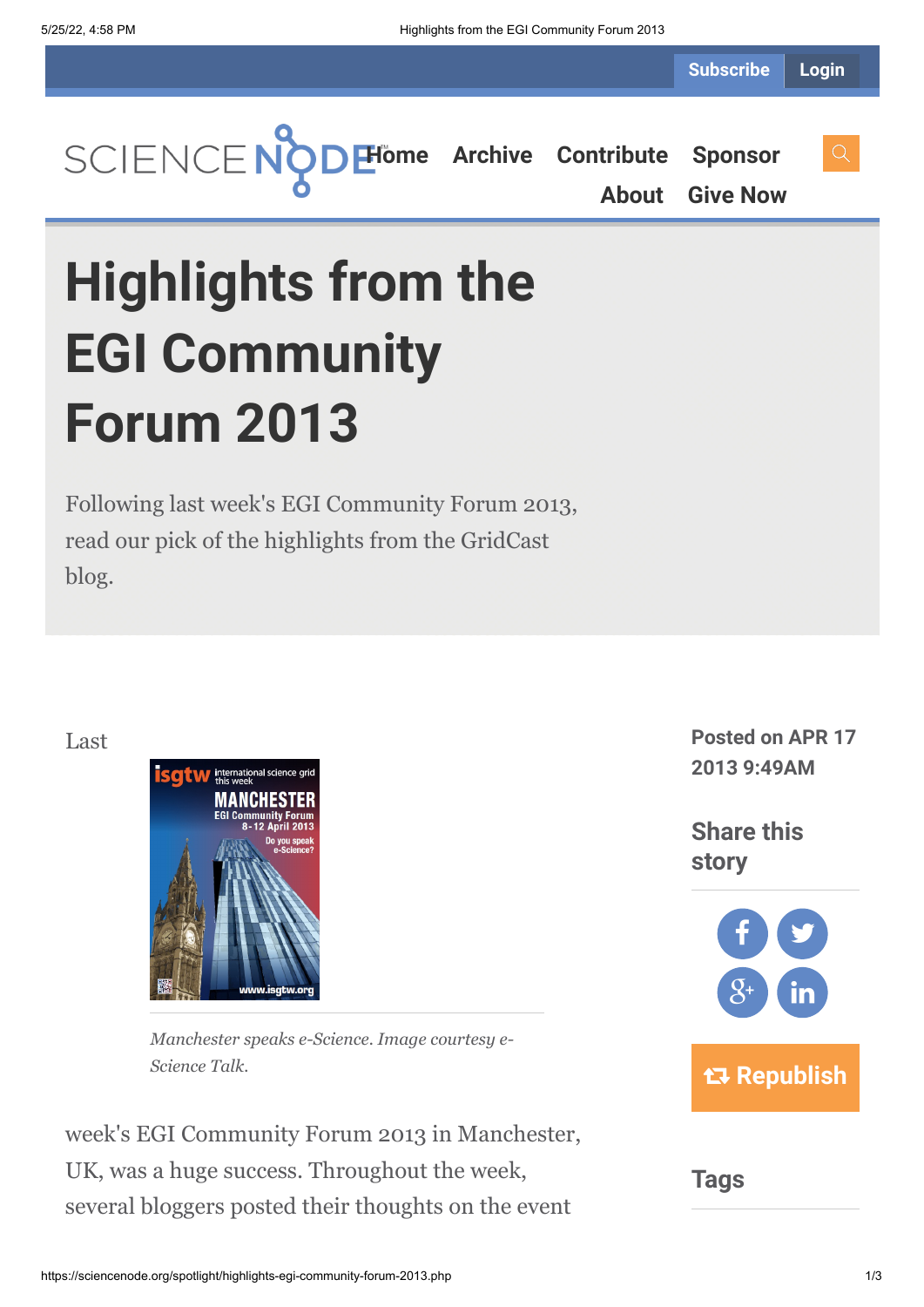## on [the GridCast website](http://www.gridcast.org/). See our pick of the highlights below:

- [e-Science Talk](http://www.e-sciencetalk.org/)'s Stefan Janusz gives a great introduction to [the city which played host to last week's event and discusses](http://gridtalk-project.blogspot.fr/2013/04/introduction-to-egicf13.html) the pros and cons of pay-for-use e-infrastructure models.
- [Catherine Gater gives her view on the opening plenary](http://gridtalk-project.blogspot.fr/2013/04/the-european-grid-infrastructure.html) session.
- Simon Hettrick of [the Software Sustainability Institute](http://en.wikipedia.org/wiki/The_Software_Sustainability_Institute) writes about [the importance of human capital for e-infrastructures](http://gridtalk-project.blogspot.fr/2013/04/dont-forget-people-fractured-training.html).
- Beatrice Bressan discusses [the future of EMI](http://gridtalk-project.blogspot.fr/2013/04/good-perspectives-for-beyond-emi.html) and **SciencePAD**
- As well as [expanding on this topic further](http://gridtalk-project.blogspot.fr/2013/04/facilitating-discovery-and-uptake-of.html), Zara Qadir also [gives her view on citizen science initiatives and the International](http://gridtalk-project.blogspot.co.uk/2013/04/getting-citizen-scientists-on-your-team.html) Desktop Grid Federation.

Finally, [see photos from the event on Flickr](http://www.flickr.com/photos/tags/egicf13/) and read the Tweets from delegates attending the Community Forum under the hashtag [#egicf13](https://twitter.com/search/realtime?q=%23EGICF13&src=hash).

*- Andrew Purcell*

| <b>Community</b><br>Forum                     |
|-----------------------------------------------|
| e-Science Talk                                |
| EGI<br><b>EGI.eu</b>                          |
| <b>European Grid</b><br><b>Infrastructure</b> |
| <b>Gridcast</b>                               |
| <b>Manchester</b>                             |